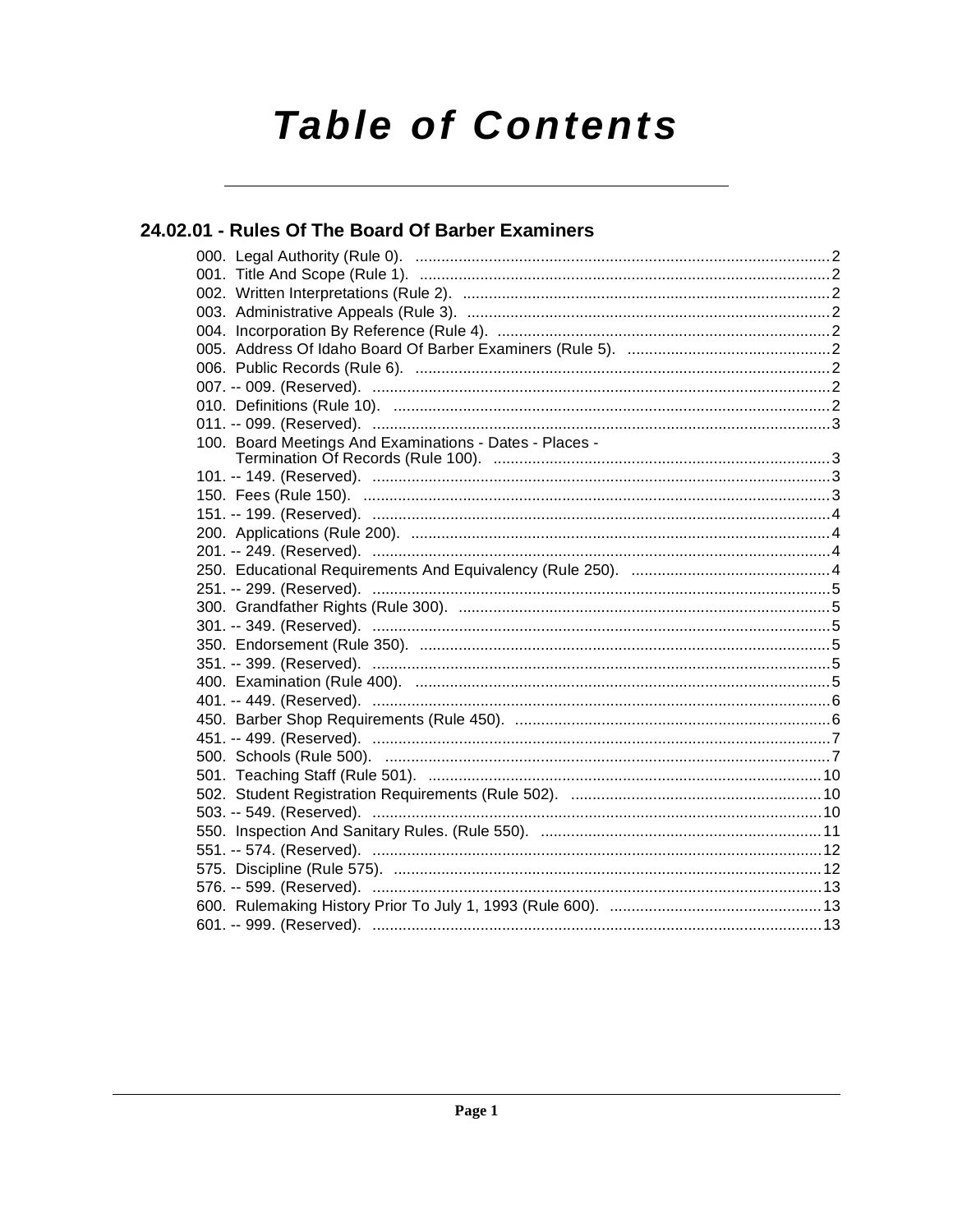#### **IDAPA 24 TITLE 02 CHAPTER 01**

#### **24.02.01 - RULES OF THE BOARD OF BARBER EXAMINERS**

#### <span id="page-1-1"></span><span id="page-1-0"></span>**000. LEGAL AUTHORITY (RULE 0).**

These rules are hereby prescribed and established pursuant to the authority vested in the Board of Barber Examiners by the provisions of Section 54-521, Idaho Code. (7-1-93)

#### <span id="page-1-2"></span>**001. TITLE AND SCOPE (RULE 1).**

These rules shall be cited as IDAPA 24.02.01, "Rules of the Board of Barber Examiners". (7-1-93)

#### <span id="page-1-3"></span>**002. WRITTEN INTERPRETATIONS (RULE 2).**

The board may have written statements that pertain to the interpretation of the rules of this chapter. Such interpretations, if any, are available for public inspection and copying at cost in the main office of the Bureau of Occupational Licenses. (3-13-02) Occupational Licenses.

#### <span id="page-1-4"></span>**003. ADMINISTRATIVE APPEALS (RULE 3).**

Administrative appeals shall be governed by the Administrative Procedure Act, Title 67, Chapter 52, Idaho Code. (3-13-02)

#### <span id="page-1-5"></span>**004. INCORPORATION BY REFERENCE (RULE 4).**

These rules do not incorporate by reference any document other than those sections of Idaho Code so referenced. (3-13-02)

#### <span id="page-1-10"></span><span id="page-1-6"></span>**005. ADDRESS OF IDAHO BOARD OF BARBER EXAMINERS (RULE 5).**

The office of the Board of Barber Examiners is located within the Bureau of Occupational Licenses, Owyhee Plaza, 1109 Main Street, Suite 220, Boise, Idaho 83702. The phone number of the Board is (208) 334-3233. The Board's FAX number is (208) 334-3945. The Board's e-mail address is ibol@ibol.state.id.us. The Board's official web site is at www2.state.id.us/ibol/bar. (3-13-02)

#### <span id="page-1-7"></span>**006. PUBLIC RECORDS (RULE 6).**

The records associated with the Board of Barber Examiners are subject to the provisions of the Idaho Public Records<br>Act, Title 9, Chapter 3, Idaho Code. (3-13-02) Act, Title 9, Chapter 3, Idaho Code.

#### <span id="page-1-8"></span>**007. -- 009. (RESERVED).**

#### <span id="page-1-12"></span><span id="page-1-9"></span>**010. DEFINITIONS (RULE 10).**

**01. Approved Or Approval**. Approved by or approval of the Board as evidenced by formal action of the Board by a written instrument signed by the chairman of the Board or its agent. (3-13-02)

**02. Barber College**. A school or college approved by the Board to teach the practice of barbering as by Section 54-507, Idaho Code, and these rules. (3-13-02) required by Section 54-507, Idaho Code, and these rules.

<span id="page-1-13"></span><span id="page-1-11"></span>**03. Board**. The Board of Barber Examiners as prescribed in Section 54-521, Idaho Code. (7-1-93)

**04. First Aid Kit**. First-aid kit means an identifiable assortment of medical supplies, including adhesive bandages, skin antiseptic, disposable gloves, and gauze, which may be used for cleaning and protecting minor emergency traumas of the human body. (3-13-02) minor emergency traumas of the human body.

**05. Hospital Grade**. Hospital Grade means a sanitizing agent registered by the Environmental Protection Agency as an effective germicidal/bactericidal, fungicidal, and virucidal disinfectant when used in accordance with the manufacturer's instructions. (7-1-98) accordance with the manufacturer's instructions.

<span id="page-1-15"></span><span id="page-1-14"></span>**06. Practice Of Barbering**. Practice of barbering as defined by Section 54-502(2), Idaho Code.

(3-13-02)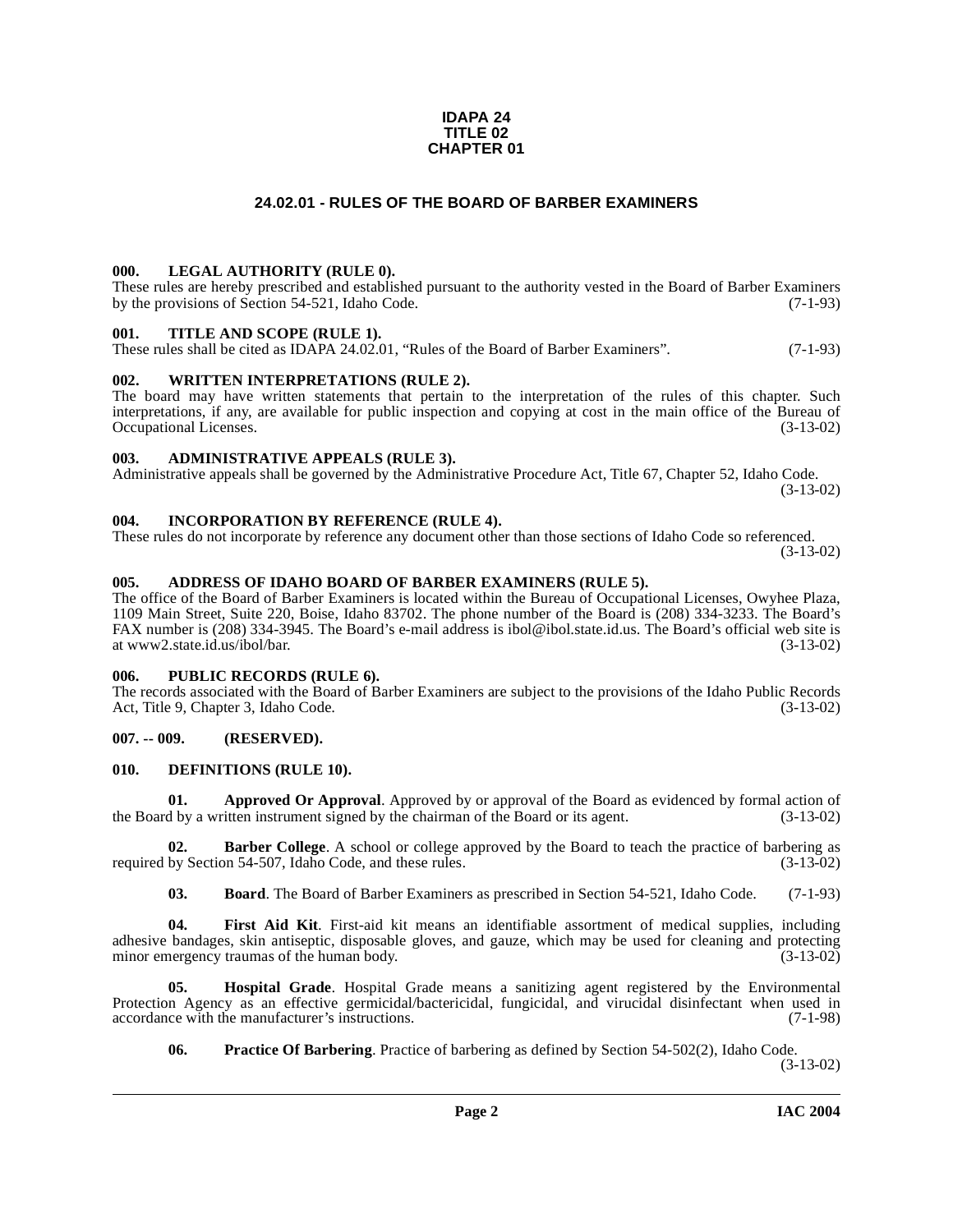**07. Practice Of Barber-Styling**. Practice of Barber-Styling as defined by Section 54-502(1), Idaho Code or under the supervision of an instructor as provided in Section 54-507, Idaho Code. (3-13-02)

**08. Barber**. Any person who holds a valid license authorizing said person to practice as a barber pursuant to Section 54-501, Idaho Code. (3-13-02)

**09. Barber-Stylist**. Any person who holds a valid license authorizing said person to practice as a barber-stylist pursuant to Section 54-501, Idaho Code. (3-13-02)

**10. Student Barber**. Any person who is registered pursuant to Section 54-529, Idaho Code, to receive instruction in any or all phases of the practice of barbering or barber-styling while under the direct personal<br>supervision of an Idaho licensed instructor in an approved school. (3-13-02) supervision of an Idaho licensed instructor in an approved school.

<span id="page-2-6"></span>**11. Barber Teacher Or Instructor**. Any person who holds a valid license pursuant to Section 54-528, Idaho Code, authorizing said person to teach barbering and barber-styling. The words "Teacher" and "Instructor" mean the same and are used synonymously. (3-13-02) mean the same and are used synonymously.

<span id="page-2-14"></span>**12. Theoretical Scientific Study**. The study of theoretical subjects of instruction in the practice of barbering which shall include the subjects set forth in Section 54-507, Idaho Code. (7-1-93)

<span id="page-2-5"></span>**13. Barber Shop**. Any establishment licensed pursuant to Section 54-501, Idaho Code, in which g or barber-styling is practiced. (3-13-02) barbering or barber-styling is practiced.

<span id="page-2-4"></span>**14. Access**. For the purpose of licensed establishments, access shall be defined as a minimum three (3) foot wide unobstructed path within a primary establishment that allows passage to and from entrances, common areas, water sources, restrooms, and contiguous establishments and does not encroach on or overlap any contiguous establishment. (3-13-02) establishment.

<span id="page-2-9"></span>**15. Direct Personal Supervision**. Direct personal supervision shall be defined as supervision by a licensed person who is physically present within the licensed area of a school or shop.  $(3-13-02)$ properly licensed person who is physically present within the licensed area of a school or shop.

**16.** Bureau. The Bureau of Occupational Licenses as prescribed in Sections 54-605 and 67-2602, Idaho Code. (3-13-02) Idaho Code. (3-13-02)

<span id="page-2-0"></span>**011. -- 099. (RESERVED).**

#### <span id="page-2-7"></span><span id="page-2-1"></span>**100. BOARD MEETINGS AND EXAMINATIONS - DATES - PLACES - TERMINATION OF RECORDS (RULE 100).**

<span id="page-2-8"></span>**01. Board Meetings**. Regular Board of Barber Examiners meetings shall be held at the office of the Bureau of Occupational Licenses on the second Monday of each July and at such other times and places as may be determined by the Board. (3-13-02)

<span id="page-2-11"></span>**02. Examinations**. Examinations for license to practice as a barber or a barber-stylist in Idaho are to be held at the office of the Bureau of Occupational Licenses on the second Monday of July and at such other times and places as may be determined by the Board. (3-13-02)

<span id="page-2-13"></span>**03. Records**. All records in the office of the Bureau of Occupational Licenses of applicants who have not qualified for reexamination within five (5) years of notification of failure in any examination under the Barber<br>Law will be terminated and destroved. (7-1-93) Law will be terminated and destroyed.

#### <span id="page-2-2"></span>**101. -- 149. (RESERVED).**

#### <span id="page-2-3"></span>**150. FEES (RULE 150).**

<span id="page-2-12"></span><span id="page-2-10"></span>**01. Examination/Reexamination Fee**. Examination/Reexamination fee - seventy-five dollars (\$75).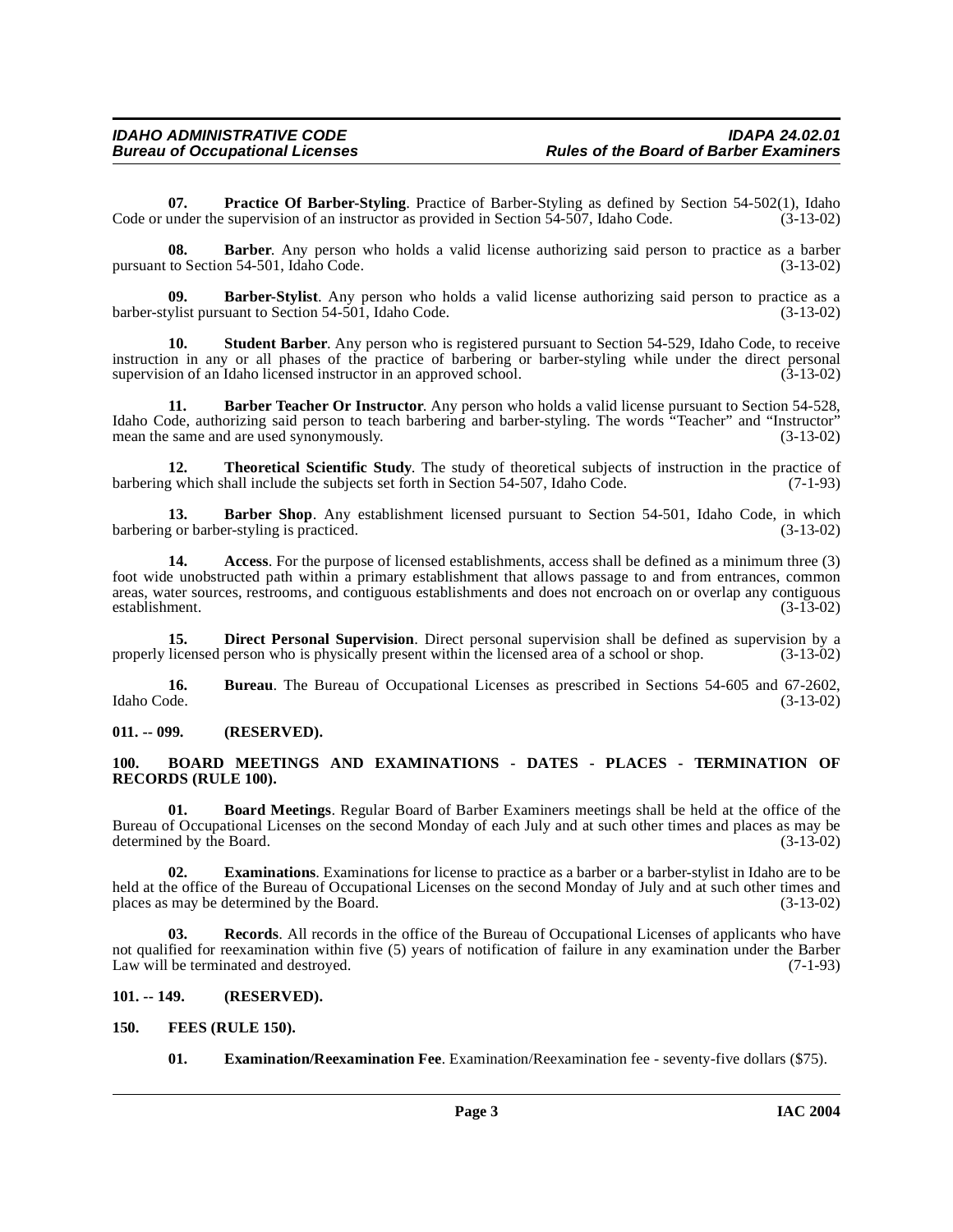(7-1-96)

<span id="page-3-13"></span><span id="page-3-9"></span>**02. Endorsement Fee**. Endorsement fee - eighty dollars (\$80). (7-1-93)

**03. Original Barber And Barber-Stylist License Fee**. Original Barber and Barber-Stylist License Fee - thirty dollars (\$30). (3-13-02)

**04. Annual Renewal Fee For Barber And Barber-Stylist License**. Annual renewal fee for Barber and Barber-Stylist license - fifty dollars (\$50).

<span id="page-3-14"></span><span id="page-3-5"></span><span id="page-3-4"></span>**05. Original Barbershop License Fee**. Original barbershop license fee – fifty dollars (\$50). (3-18-99)

**06. Annual Renewal Fee For Barbershop License**. Annual renewal fee for barbershop license – thirty dollars (\$30). (3-18-99)

**07. Original License And Annual Renewal Fee For Barber College License**. Original license and the for barber college license – two hundred dollars (\$200). (3-13-02) annual renewal fee for barber college license – two hundred dollars  $(\$200)$ .

<span id="page-3-20"></span><span id="page-3-16"></span><span id="page-3-15"></span>**08. Teacher Certificate Examination**. Teacher certificate examination - one hundred dollars (\$100). (7-1-93)

**09.** Original Teacher License And Annual Renewal For Teacher License. Original teacher license al renewal for teacher license - thirty dollars (\$30). (7-1-93) and annual renewal for teacher license - thirty dollars (\$30).

- <span id="page-3-19"></span>**10. Student Registration**. Student registration - twenty dollars (\$20). (7-1-93)
- <span id="page-3-18"></span><span id="page-3-7"></span>**11. Renewal And Reinstatement Of Licenses**. See Sections 54-518 and 67-2614, Idaho Code. (7-1-93)
- <span id="page-3-0"></span>**151. -- 199. (RESERVED).**

#### <span id="page-3-6"></span><span id="page-3-1"></span>**200. APPLICATIONS (RULE 200).**

**01. Complete Application For License**. All applications for license shall be made on forms furnished by the Bureau of Occupational Licenses and received in that office at least thirty (30) days prior to the date of examination. All information requested on the application together with any required supporting documentation and the required fees must be received by the Bureau of Occupational Licenses before any application will be considered complete. (3-13-02) complete. (3-13-02)

<span id="page-3-17"></span>**02. Photographs Required**. One (1) passport photograph taken within the six (6) months prior to on of the application, shall be provided. (Section 54-509, Idaho Code). (3-13-02) submission of the application, shall be provided. (Section  $54-509$ , Idaho Code).

<span id="page-3-12"></span>**03. Licensed Barber Instructor Continued Education**. Every licensed barber instructor must obtain twenty (20) hours of continued education approved by the board within the twelve (12) months preceding license<br>renewal application. No more than eight (8) hours credit may be obtained in seminars, trade shows, etc. (3-13-0 renewal application. No more than eight  $(8)$  hours credit may be obtained in seminars, trade shows, etc.

#### <span id="page-3-2"></span>**201. -- 249. (RESERVED).**

#### <span id="page-3-8"></span><span id="page-3-3"></span>**250. EDUCATIONAL REQUIREMENTS AND EQUIVALENCY (RULE 250).**

<span id="page-3-11"></span>**High School Education**. The Idaho law as amended by the 1959 Session of the Idaho State Legislature requires that an applicant for license under Sections 54-506 and 54-512, Idaho Code, show proof of having at least two (2) years of high school education. This provision has been interpreted as satisfactory completion of the tenth grade - with eligibility to commence the eleventh grade. (3-13-02)

<span id="page-3-10"></span>**02. Equivalent Tenth Grade Education**. The Board will accept any test approved by the United States Department of Education for the purpose of determining equivalent tenth grade education. (4-5-00)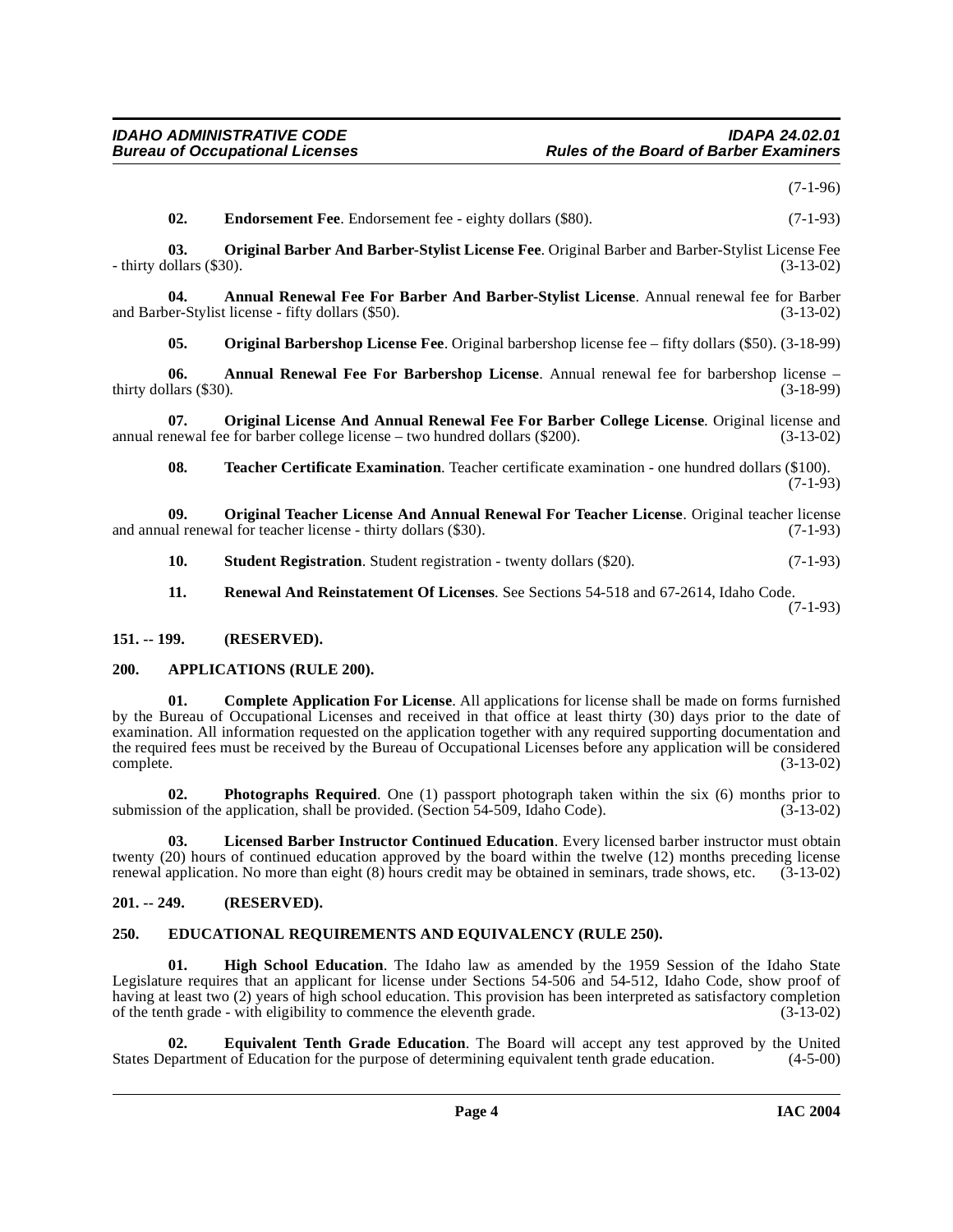<span id="page-4-12"></span>**03. Test Fees**. All fees required for any examinations to determine equivalence are the responsibility of the applicant. If an applicant takes the G.E.D. equivalence examination and receives an average cutting score of not less than thirty-five  $(\overline{35})$ , with no category below a cutting score of thirty (30), he or she is considered to have the equivalent of a tenth grade education. (3-13-02)

**IDAHO ADMINISTRATIVE CODE IDAPA 24.02.01**

#### <span id="page-4-0"></span>**251. -- 299. (RESERVED).**

**Bureau of Occupational Licenses** 

#### <span id="page-4-9"></span><span id="page-4-1"></span>**300. GRANDFATHER RIGHTS (RULE 300).**

Any person who held a current Idaho barber license on July 1, 2001 shall be issued an Idaho barber-stylist license upon written request to the Board and without payment of additional fees until June 30, 2003. (3-13-02)

#### <span id="page-4-2"></span>**301. -- 349. (RESERVED).**

#### <span id="page-4-3"></span>**350. ENDORSEMENT (RULE 350).**

#### <span id="page-4-10"></span><span id="page-4-7"></span>**01. Requirements For Licensure By Endorsement**. (3-13-02)

**a.** Applicants for license by endorsement under the provisions of Section 54-512, Idaho Code, must make application on the form provided by the Board and furnish proof of current license in another state or country, having requirements substantially equal to the requirements of Idaho, or who has a current license as a barber or barber-stylist in another state or country and has maintained that license for at least three (3) years immediately prior to making application in this state.

**b.** Certification of licensure must be completed and signed by the licensing agency of such other state, or country, and received in the office of the Bureau of Occupational Licenses directly from the licensing agency of such other state or country. (3-13-02) such other state or country.

**c.** Each applicant must provide official documentation of having met the education requirements as set forth in Section 54-506, Idaho Code. Documentation must be received in the office of the Bureau of Occupational<br>Licenses directly from the school registrar or other certifying entity. (3-13-02) Licenses directly from the school registrar or other certifying entity.

**d.** Applications for license by endorsement must be accompanied by the endorsement fee and the license fee. If the Idaho Barber Board finds that the applicant is ineligible for license by endorsement, but is eligible for license by examination, a refund may be made of the endorsement fee in excess of the required examination fee, and the applicant permitted to take the examination. (7-1-93) and the applicant permitted to take the examination.

**e.** The board shall require all applicants for endorsement to pass the Idaho jurisprudence examination as noted under Section 400 prior to licensure by endorsement. (3-13-02)

<span id="page-4-11"></span>**02. Requirements For Licensure By Examination**. Credit of fifty (50) hours of instruction in an approved school of barbering, will be given for each three (3) months of practical experience as a licensed barber or a barber-stylist in another state, territory, possession or country. (Example: If a barber-stylist, is licensed in a state which does not have requirements equal to the requirements of Idaho, or for any other reason does not have endorsement with Idaho, such applicant is required to meet the educational requirements of Idaho.) If he has completed a course of one thousand six hundred (1,600) hours of instruction in a licensed school in such other state and has one (1) year of practical experience as a licensed barber-stylist, he is considered to have completed two hundred (200) hours of instruction in school, and is eligible to take the examination for Idaho barber-stylist license.

(3-13-02)

### <span id="page-4-4"></span>**351. -- 399. (RESERVED).**

#### <span id="page-4-8"></span><span id="page-4-5"></span>**400. EXAMINATION (RULE 400).**

<span id="page-4-6"></span>**01.** Content And Passing Grade On Exam. The examination will consist of three (3) portions: theory, Idaho Jurisprudence and practical. An applicant must obtain at least a seventy-five percent (75%) grade on each portion to pass the examination. (3-13-02) portion to pass the examination.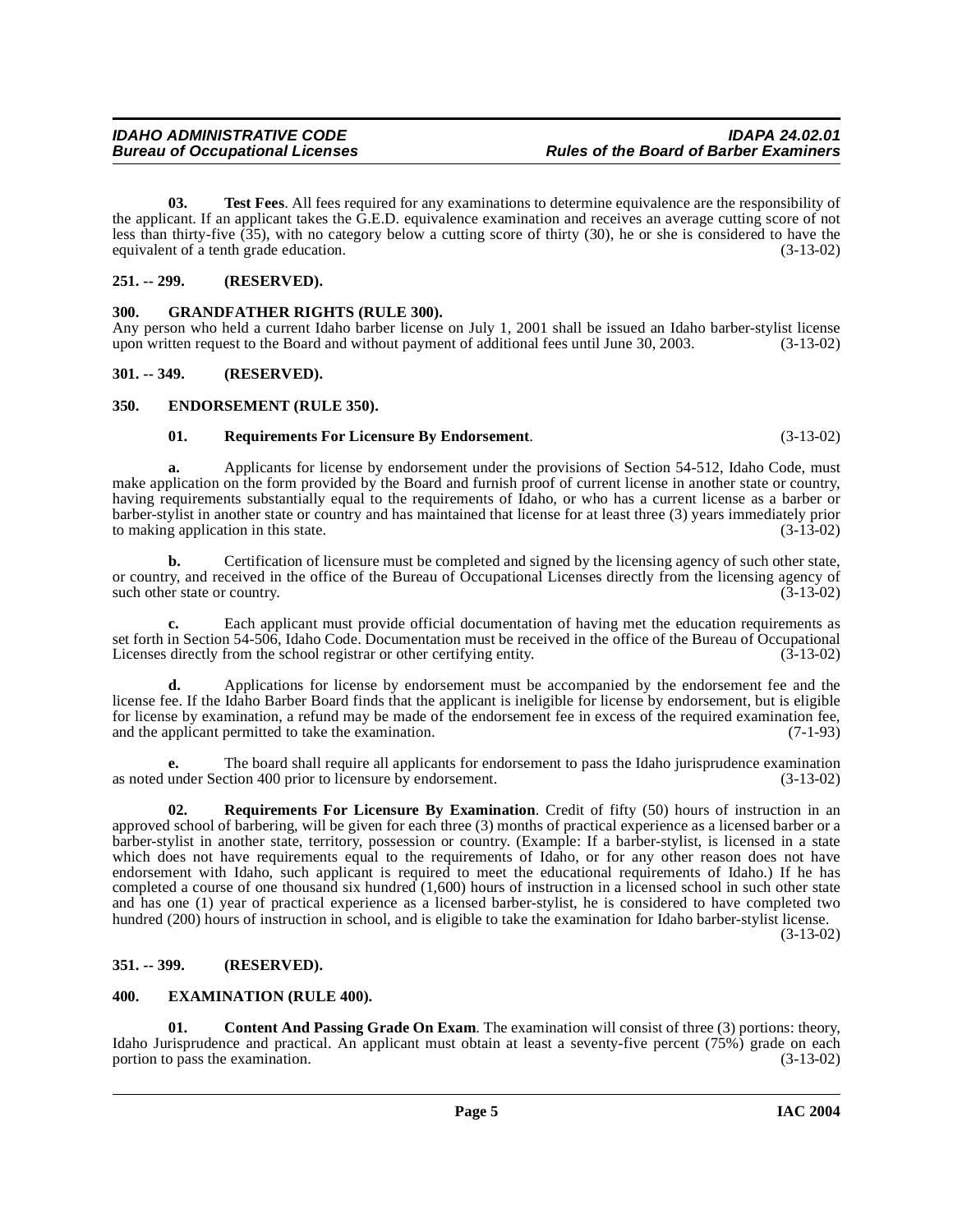<span id="page-5-6"></span>**02. Subjects On Exam**. The examination for licensure as a barber or barber-stylist shall consist of a: (3-13-02)

**a.** Practical demonstration of all or any combination of those services outlined in Section 54-502(2), Idaho Code, for barbers or Section 54-502(1), Idaho Code, for barber-stylists; and (3-13-02)

**b.** Written theory examination covering those topics outlined in Section 54-507(2), Idaho Code, for barbers or Section 54-507(1), Idaho Code, for barber-stylists; and (3-13-02)

Written jurisprudence examination covering Title 54, Chapter 5, Idaho Code and IDAPA 24.02.01<br>rd of Barber Examiners". (3-13-02) "Rules of the Board of Barber Examiners".

<span id="page-5-4"></span>**Failure Of Exam**. An applicant who fails to obtain a grade of at least seventy-five (75%) percent in any portion of the examination is considered to have failed that portion of the examination and is required to file an application for reexamination and pay the required fee and be successfully reexamined on the failed portion(s) prior to licensure. Applicants who fail on their fist examination attempt only will not be required to obtain additional training to be eligible for re-examination. (3-13-02) training to be eligible for re-examination.

#### <span id="page-5-0"></span>**401. -- 449. (RESERVED).**

#### <span id="page-5-1"></span>**450. BARBER SHOP REQUIREMENTS (RULE 450).**

#### <span id="page-5-5"></span><span id="page-5-2"></span>**01. Primary Shop, Licensure And Operation Requirements**. (7-1-93)

**a.** Application for a shop license shall be made on forms available from the Bureau and shall include plans and specifications complying with local ordinances and zoning requirements. All applications shall be submitted to the Idaho Barber Board for approval and a license must be issued before a new shop may open for business;<br>(3-13-02) business;  $(3-13-02)$ 

**b.** There is a clearly defined and designated working floor space of adequate dimension to allow the safe and sanitary practice of barbering or barber-styling for all individual stations that may be in operation in addition to any restroom and access areas; (3-13-02)

Business other than cosmetology or barber shops, and living quarters shall be separated by solid alls or partitions and solid closable doors:  $(3-13-02)$ and immovable walls or partitions and solid closable doors;

**d.** There is an approved hot and cold running water source and drainage systems with the perimeters of the primary shop and separate from the toilet facilities that is accessible and available also to any contiguous cosmetology or barber shop that may not have said facility within the defined area of the contiguous shop; (3-13-02)

**e.** The primary shop area does not overlap any portion of a contiguous or other primary shop designated area; (3-13-02)

**f.** There is access to restrooms facilities from within the building in which the shop is located; and (3-13-02)

**g.** Home shops must provide a separate outside entrance directly into the shop. All doors to a shop from adjacent rooms shall be closed. (7-1-93)

#### <span id="page-5-3"></span>**02. Contiguous Shop, Licensure And Operation Requirements**. (7-1-93)

**a.** Application for a shop license shall be made on forms available from the Bureau and shall include plans and specifications complying with local ordinances and zoning requirements. All applications shall be submitted to the Idaho Barber Board for approval and a license must be issued before a new shop may open for business. (3-13-02) business.  $(3-13-02)$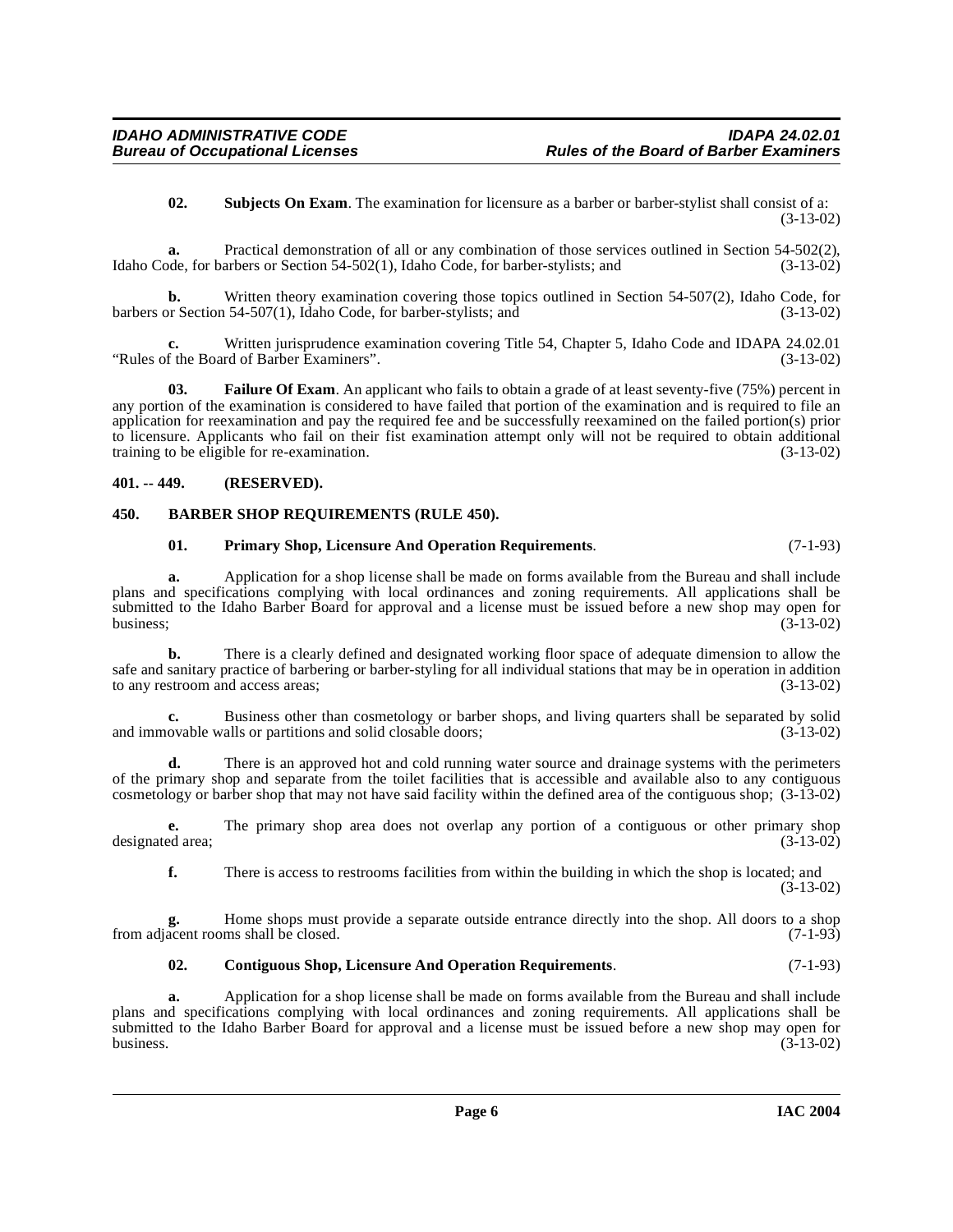**b.** The area licensed as a contiguous shop shall be contiguous by a minimum three (3) foot access to an area licensed as a primary cosmetology establishment or primary barber shop. (3-13-02)

**c.** The licensed contiguous shop area shall not overlap any portion of another contiguous shop designated area. (3-13-02)

**d.** The licensed contiguous shop area shall provide adequate dimension to allow the safe and sanitary of barbering or barber-styling for all individual stations that may be in operation. (3-13-02) practice of barbering or barber-styling for all individual stations that may be in operation.

**e.** There is access to restrooms from within the building. (7-1-93)

### <span id="page-6-4"></span>**03. Barber Shop Changes In Ownership Or Location**. (3-13-02)

**a.** Whenever a change of ownership or location of a primary or contiguous barber shop occurs, an original registration fee must be paid and compliance with all rules concerning a new establishment met, before a new license will be issued. SHOP LICENSES ARE NOT TRANSFERABLE. (3-13-02)

**b.** Deletion of an owner from multiple ownership does not constitute a change in ownership.  $(7-1-93)$ 

**c.** Addition of an owner to multiple ownership constitutes a change in ownership. (7-1-93)

**d.** Whenever any shop ceases operation at the licensed location, the owner(s) shall notify the Board in writing that the shop is out of business and the establishment license shall be submitted to the Bureau. A new primary or contiguous establishment license will not be issued for any location that is currently licensed as an establishment at the time of application.  $(3-13-02)$ 

### <span id="page-6-0"></span>**451. -- 499. (RESERVED).**

### <span id="page-6-8"></span><span id="page-6-1"></span>**500. SCHOOLS (RULE 500).**

<span id="page-6-2"></span>**01. Barber College Instructor Requirements**. A barber college must be under the direct, personal ion of a registered barber instructor at all times. (7-1-93) supervision of a registered barber instructor at all times.

<span id="page-6-6"></span>**02. Out Of State Barber College Requirements**. Barber colleges from out-of-state applying for approval must have licensed instructors in their schools and provide a course of instruction in those areas required in Section 54-507, Idaho Code. (3-13-02) Section 54-507, Idaho Code.

**03. Barber College Maximum Student Enrollment**. No barber college shall enroll more students than may be adequately supervised, based on the requirements of Section 54-507, Idaho Code. Students enrolled for instructor training shall not count as instructors for the purpose of the instructor/student ratio. (3-13-02 instructor training shall not count as instructors for the purpose of the instructor/student ratio.

### <span id="page-6-5"></span><span id="page-6-3"></span>**04. Identification**. (7-1-93)

**a.** Each barber college shall advertise to the public that it is a barber college by displaying a sign which shall contain in letters not less than six inches (6") in height the words "Barber College" or "Barber School". (7-1-93)

**b.** Each barber college shall display in a conspicuous place on its premises a sign stating that the work done therein is done exclusively by students.  $(7-1-93)$ 

**c.** Each barber college shall be separated completely from and have no connecting entrances with shops or other businesses other than licensed cosmetology schools. (3-13-02)

**a.** Each barber college shall post in a conspicuous place on its premises for the public's information a copy of the rules governing sanitary conditions of barber shops and schools adopted by the Board. Each college shall

<span id="page-6-7"></span>**05. Sanitation**. (7-1-93)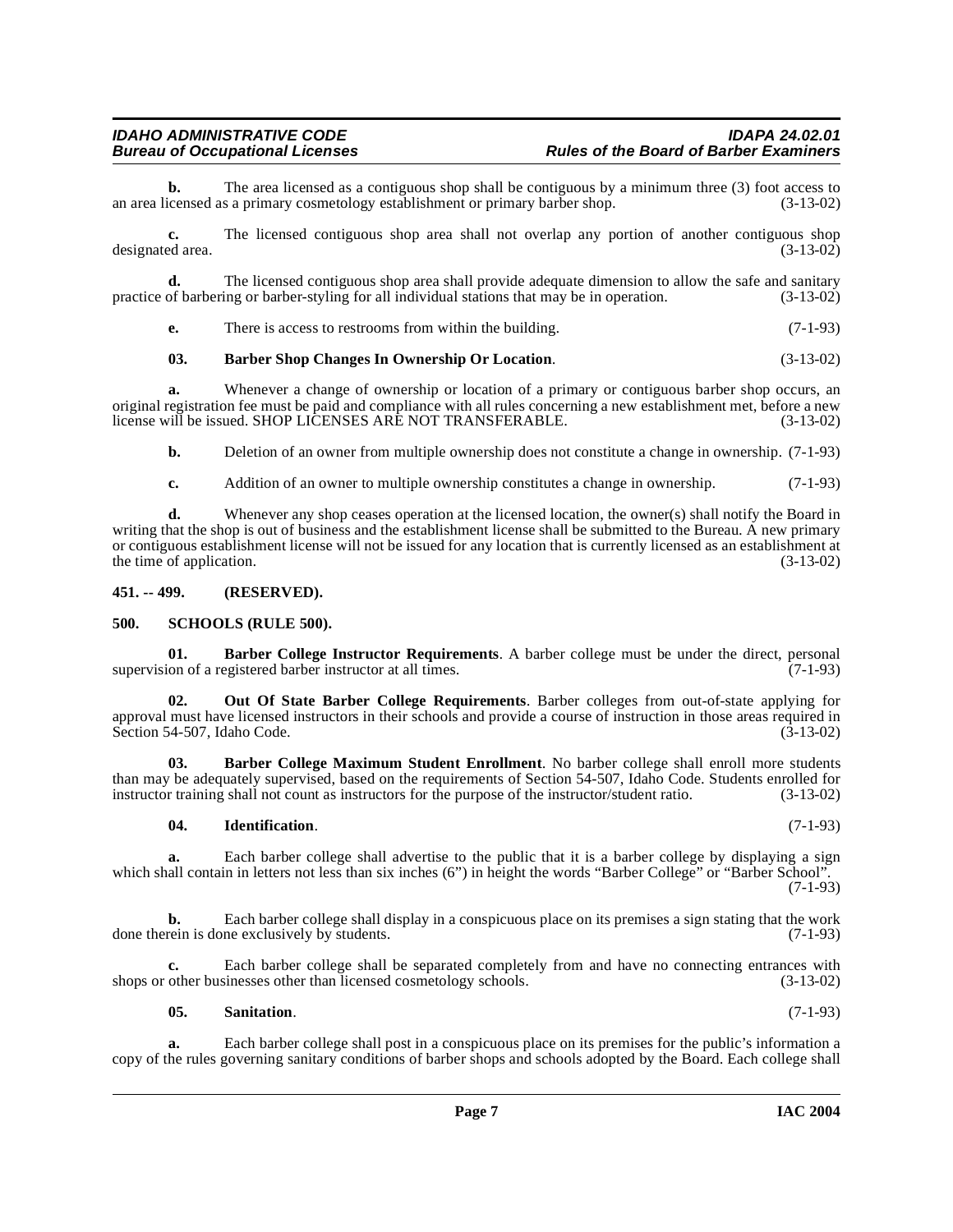#### **IDAHO ADMINISTRATIVE CODE IDAPA 24.02.01 Rules of the Board of Barber Examiners**

require strict compliance by its students to the barber laws and rules. (3-13-02)

**b.** Any violation of Section 54-507, Idaho Code, or these rules by a barber college shall be cause for disciplinary action against the school license or, the revocation of approval in the case of an out of state school, by the Board. Any action by the Idaho State Barber Board for the revocation of a barber schools license or approval shall be in accordance with the provisions set forth in Sections 54-507 and 54-521, Idaho Code. (3-13-02)

**c.** Each barber college shall have adequate space, ventilation and lighting to allow for the safe and sanitary instruction of all phases of barbering and barber-styling as approved by the Board. (3-13-02)

**d.** Each barber college shall provide one (1) restroom for men and one (1) restroom for women. Each restroom shall include a sink with hot and cold running water and approved drainage system. (3-13-02)

<span id="page-7-3"></span>**06. Space Required**. Each barber college shall have within the premises in which it is located adequate space and facilities to safely accommodate all students, instructors, and customers. (3-13-02)

<span id="page-7-0"></span>**07. Barber Chair Required**. Each barber chair in each such college shall be of such construction that it may be readily cleaned and it shall be mechanically workable and in good working order. Space between barber chairs, and the workstand or wall, shall be adequate so that no student will be hampered in the performance of his work. Compliance with the requirements of this subsection shall be subject to the determination of the Board and its approval. (7-1-93)

<span id="page-7-2"></span>**08. Equipment Requirements**. Each barber college shall have, within the premises in which it is located, adequate equipment, materials, and facilities to provide a complete course of instruction in all phases of barbering and barber-styling. (3-13-02)

**a.** Classroom and training areas - The classroom and training areas shall be equipped with sufficient seating capacity and work stations for all enrolled students. (3-13-02)

**b.** Each barber college shall furnish each student upon enrollment, a copy of the Barber Laws and (3-13-02) Rules.  $(3-13-02)$ 

<span id="page-7-4"></span>**09. Textbooks**. Schools shall use texts that cover all phases of barbering and barber-styling. (3-13-02)

#### <span id="page-7-1"></span>**10. Curriculum - Hours - Theory - Work Inspected - Attendance - School Examination**. (7-1-93)

**a.** Each barber college shall meet the requirements for admission of students as set forth in Sections nd 54-507, Idaho Code, and in these rules. (7-1-93) 54-506 and 54-507, Idaho Code, and in these rules.

**b.** Each barber college curriculum shall consist of not less than nine hundred (900) hours for barbers and one thousand eight hundred (1,800) hours for barber-stylists. Barber students must document satisfactory completion of the entire barber curriculum and graduation from a licensed or approved school before being eligible for the Idaho Barber examination. Barber-styling students must document satisfactory completion of the entire barber-styling curriculum and graduation from a licensed or approved school before being eligible for the Idaho barber-styling examination. The daily schedule of each student shall consist of at least one (1) clock hour of theoretical study or one (1) hour of clinical demonstration in a classroom. (3-13-02) theoretical study or one  $(1)$  hour of clinical demonstration in a classroom.

**c.** Each barber college shall submit complete curriculums for barbering and barber-styling and a school catalog on an annual basis with the application for license renewal to the Board for its approval. If there are no changes in the curriculum or catalog during the previous year, the school may submit a letter of explanation to the Board in place of the curriculum or catalog. (3-13-02) Board in place of the curriculum or catalog.

**d.** Each barber college shall require attendance in all subjects. No Patron shall be released from a chair after being served by a student until all the work performed by the student has been thoroughly inspected and approved by an instructor. (4-5-00) approved by an instructor.

**e.** Each barber college shall issue a certificate of graduation to each student after satisfactory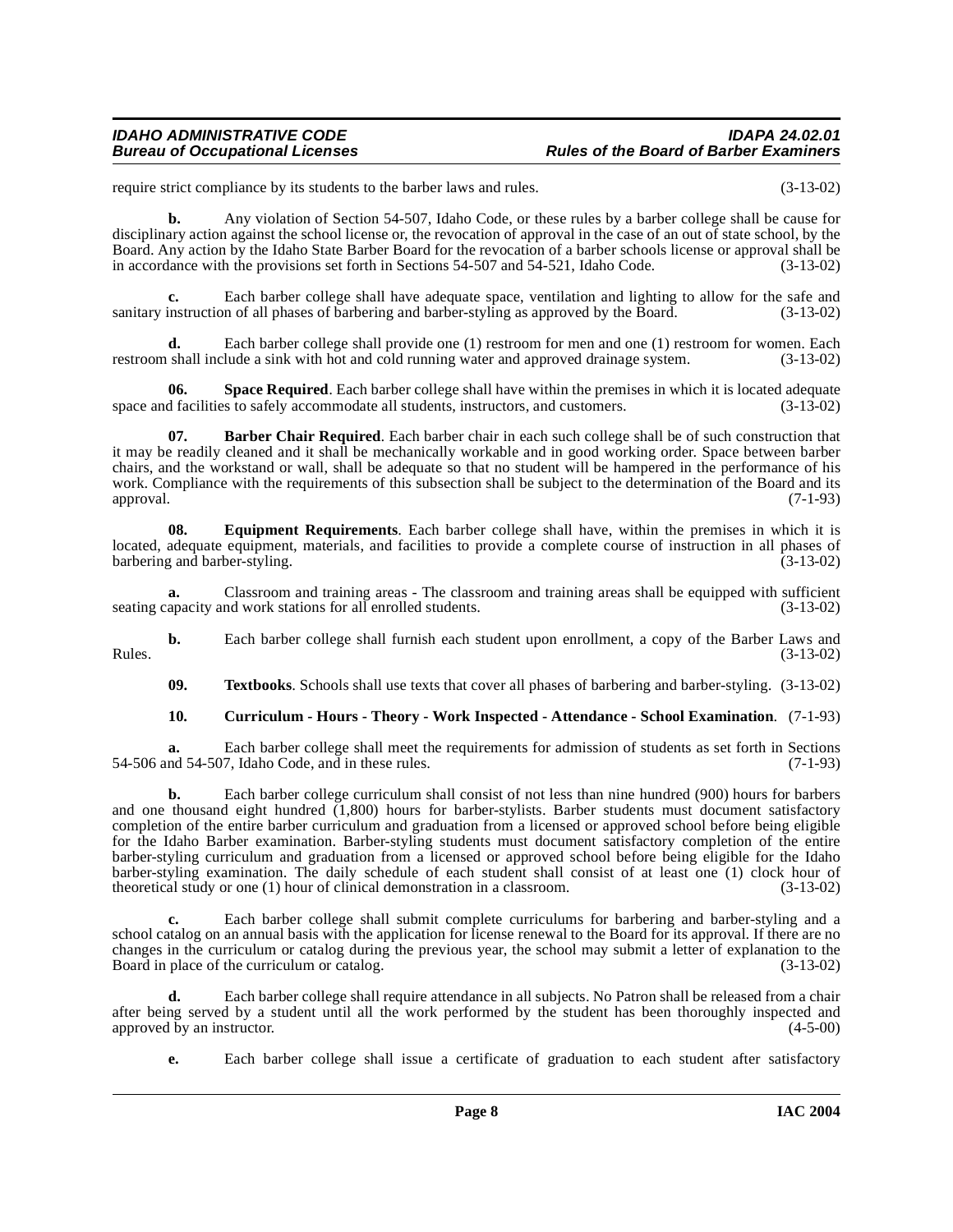## school policy and procedures that will show daily attendance and academic grades of instructional progress.

**f.** Persons who obtain instruction in an approved school of barbering, but who did not complete the

<span id="page-8-0"></span>**11. Records Required Of Colleges Of Barbering**. (7-1-93) **a.** Schools shall maintain monthly progress records of instruction for each student as established by

course of instruction and/or did not obtain a license in Idaho, will lose credit for five hundred (500) hours after one (1) year has lapsed since the termination of such instruction, and thereafter an additional two hundred fifty (250) hours for each additional year or portion thereof. (3-13-02)

**b.** Progress records shall be signed and dated by the student and a school official and a copy of the signed and dated record shall be provided to the student. The school shall maintain these records for a period of two (2) years following completion or termination of the student's instruction. These records are subject to inspection by the board or its agents at any time.

**c.** The information shown on the progress record forms are to be transferred to a Student Record of Instruction form and filed with the board by the school. (3-13-02)

**d.** Each school will be inspected periodically by an agent of the Bureau of Occupational Licenses. (7-1-93)

**e.** When a student's course of instruction at a school has been completed or terminated, the completed operations, and number of hours of instruction are to be recorded by the school on the Record of Instruction Form. This form or a letter of explanation as to why a student's record of instruction is not being filed with the board by the school shall be filed with the Board within thirty (30) days of the completion or termination of each student's instruction. (3-13-02) instruction. (3-13-02)

**f.** When a student resumes instruction after they have been terminated, they are required to file a new application, pay an additional fee and become registered to practice as a student. (3-13-02)

**g.** A record of the operations completed by each barber student shall be maintained and include all of wing: (3-13-02) the following:

| i.   | Haircut.                             | $(3-13-02)$ |
|------|--------------------------------------|-------------|
| ii.  | Blow dry (does not include haircut). | $(3-13-02)$ |
| iii. | Shampoo.                             | $(3-13-02)$ |
| iv.  | Shave or Beard Trim.                 | $(3-13-02)$ |
| V.   | Facial or Massage.                   | $(3-13-02)$ |
| vi.  | Hair or Scalp Treatment.             | $(3-13-02)$ |
| vii. | Curling Iron.                        | $(3-13-02)$ |

viii. Hygiene and Sanitation shall be taught on a continuing basis and indicated on the report form by a grade.  $(7-1-93)$ 

**h.** A record of the operations completed by each barber-styling student shall be maintained and all of the following: (3-13-02) include all of the following:

| $\mathbf{i}$ . | Haircut. | $(3-13-02)$ |
|----------------|----------|-------------|
|                |          |             |

completion of their course of instruction. (3-13-02)

(3-13-02)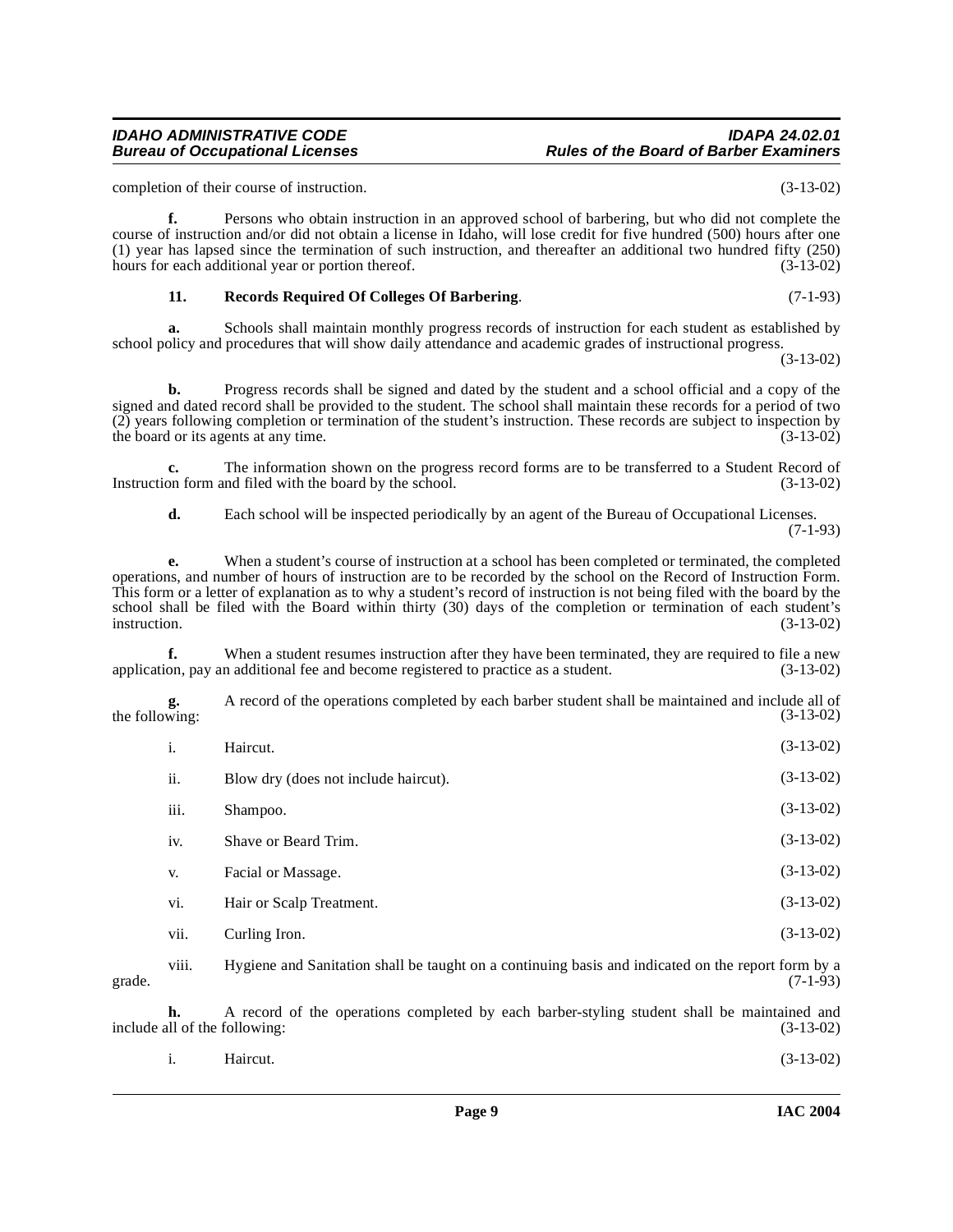| ii.   | Style/blow dry (does not include haircut). | $(3-13-02)$ |
|-------|--------------------------------------------|-------------|
| iii.  | Shampoo.                                   | $(3-13-02)$ |
| iv.   | Permanent Wave.                            | $(3-13-02)$ |
| V.    | Shave or Beard Trim.                       | $(3-13-02)$ |
| vi.   | Facial or Massage.                         | $(3-13-02)$ |
| vii.  | Color/Bleach/Rinse.                        | $(3-13-02)$ |
| viii. | Hair or Scalp Treatment.                   | $(3-13-02)$ |
| ix.   | Curling Iron.                              | $(3-13-02)$ |

x. Hygiene and Sanitation shall be taught on a continuing basis and indicated on the report form by a grade.  $(3-13-02)$ 

#### <span id="page-9-10"></span><span id="page-9-0"></span>**501. TEACHING STAFF (RULE 501).**

<span id="page-9-7"></span>**01. Qualifications Of Instructor**. No person shall teach or be employed to teach in any barber school within the state who at the time of rendering such service is not a holder of an instructor's license. (3-13-02)

**02.** Scope Of Instruction. An instructor shall teach only those areas of practice for which the r is licensed. (3-13-02) instructor is licensed.

<span id="page-9-5"></span>**03. Number Of Instructors Requirement**. One (1) instructor must be employed and physically present in the school for each fifteen (15) students or fractional part thereof. (3-13-02)

**04. Licensed Instructors**. Only those persons holding a valid instructors license shall count toward the instructor/student ratio. Persons holding cosmetology instructor licenses shall count toward the instructor student ratio only when teaching under the direct personal supervision of a licensed barber instructor. (3-13-02)

#### <span id="page-9-8"></span><span id="page-9-1"></span>**502. STUDENT REGISTRATION REQUIREMENTS (RULE 502).**

Each barber college shall require each applicant for admission to enrollment to file with the college a written application on a form approved by the Board. Each such application shall be accompanied by the following:

(3-13-02)

<span id="page-9-6"></span><span id="page-9-4"></span><span id="page-9-3"></span>**01. Proof Of Character**. Satisfactory proof in writing that the applicant is of good moral character.

(7-1-93)

**02. Educational Certification**. A certificate verifying the completion of a tenth grade education or the nt as determined by a GED or other approved equivalency examination. (3-13-02) equivalent as determined by a GED or other approved equivalency examination.

**03. Current Photograph**. A current passport style photograph of the applicant, taken within twelve (12) months prior to the application. (3-13-02)

<span id="page-9-9"></span>**04. Submission Of Required Documents By Barber College To Board**. Schools are required to register all students with the Board within five (5) days of beginning instruction. Each barber college, before admitting any student to enrollment, shall send an application, together with all documents attached thereto, to the Board. If the Board finds that the applicant fails to meet its requirements, the Board shall at once notify the college and the applicant and state its reasons therefore. (3-13-02)

<span id="page-9-2"></span>**503. -- 549. (RESERVED).**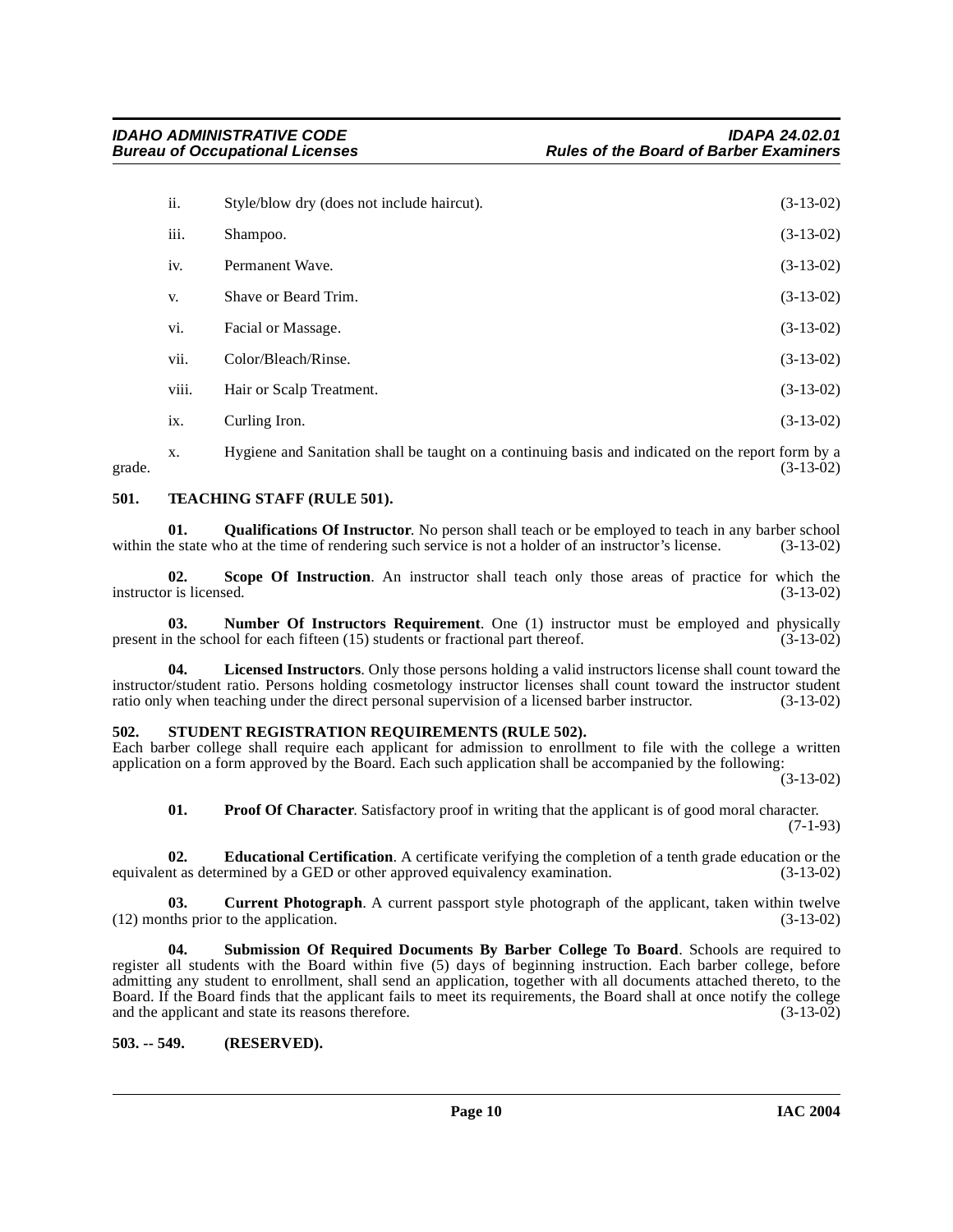#### **IDAHO ADMINISTRATIVE CODE IDAPA 24.02.01 Rules of the Board of Barber Examiners**

#### <span id="page-10-1"></span><span id="page-10-0"></span>**550. INSPECTION AND SANITARY RULES. (RULE 550).**

Each cosmetological establishment and school of cosmetology and barber shop and school of barbering is subject to inspection by agents of the board or bureau in accordance with the following rules (reference Section 54-824, and 54- 524, Idaho Code). Grade score is indicated by number following rule. (7-1-93)

<span id="page-10-2"></span>**01. Premises**. All shops and schools shall be open to inspection during business hours to authorized agents of the Cosmetology/Barber Boards. Shops and schools must be separated from living areas by substantial walls and/or closable doors. All shops and schools must be maintained in an orderly manner and shall be heated, lighted, and ventilated so as to be safe and comfortable to the operators and patrons. Score - 5 (7-1-98)

**02. Floors, Walls, And Ceilings**. Floors, walls, ceilings, furniture, and all other fixtures shall be kept clean and in good repair at all times. Score -  $\overline{5}$ 

**03.** Instrument Cleaning. All instruments used by operators shall be thoroughly cleaned after each use and prior to storage and/or sanitation. Score - 15 (7-1-98)

**04. Instrument Sanitation**. All instruments used by operators shall be sanitized, after cleaning and prior to use, with a sanitizing agent registered by the Environmental Protection Agency as Hospital Grade or better. Every precaution shall be taken to prevent the transfer of disease-causing pathogens from person to person. Score - 15 (7-1-98)

**05. Towels**. Clean towels shall be used for each patron served. A clean paper or cloth neckband shall be used to provide a sanitary barrier which shall be maintained between each patron's neck and all multi-use capes. Paper towels and paper neckstrips shall be disposed of after one (1) use. Score - 5 (7-1-98)

**06.** Storage Of Equipment. All instruments, towels, and linens shall be stored in clean, closed drawers, and/or containers after they are cleaned and sanitized. Score - 5 (7-1-98) cabinets, drawers, and/or containers after they are cleaned and sanitized. Score - 5

**Dispensers**. All solutions and/or compounds shall be maintained and dispensed in a sanitary manner. All single-use applicators shall be disposed of after one (1) use. Paraffins, waxes and all other solutions and/<br>or compounds shall be maintained free of any foreign contaminants. Score - 5 (7-1-98) or compounds shall be maintained free of any foreign contaminants. Score - 5

**08.** Uniforms. All clothing worn by operators shall be clean and washable. Score - 5 (7-1-98)

**09. Water Supply**. Water supplies shall be from an approved source. Sufficient basins with hot and cold running water, approved drainage systems, soap and single-use towels shall be conveniently located within the work area. Every operator and/or student shall wash their hands prior to providing service to any patron. Score - 10 (7-1-98)

**10. Toilet Facilities**. Clean adequate and convenient toilet facilities located and accessible from within the building where the shop or school is located, shall be available for use by operators and patrons. A basin with hot and cold running water, approved drainage systems, soap and single-use towels shall be provided within said facilities. Score - 10 (7-1-98)

**11. Safety**. Each shop and school shall have a clearly identifiable first-aid kit readily accessible on the premises. No animals are allowed in shops or schools except those animals trained to provide service to the physically impaired. Score - 5 (7-1-98)

**12. Licenses And Certificates**. All shops and schools must be licensed prior to their operation and must be under the direct supervision of a licensed operator. A current shop and/or school license, valid operator license(s) or permit(s), a copy of these rules, and a valid classification card shall be conspicuously displayed in the work area of each shop and/or school for the information of operators, board agents, and the public in general. Score  $-15$  (7-1-98)

**13. Classification Of Shops And Schools**. Following an inspection, each shop and school will receive classification as follows: 100% - 90% = "A"; 89% - 80% = "B"; 79% - 0% = "C". The "C" classification denotes an unacceptable rating and improvements are required within thirty (30) days for continued operation. (7-1-98) unacceptable rating and improvements are required within thirty  $(30)$  days for continued operation.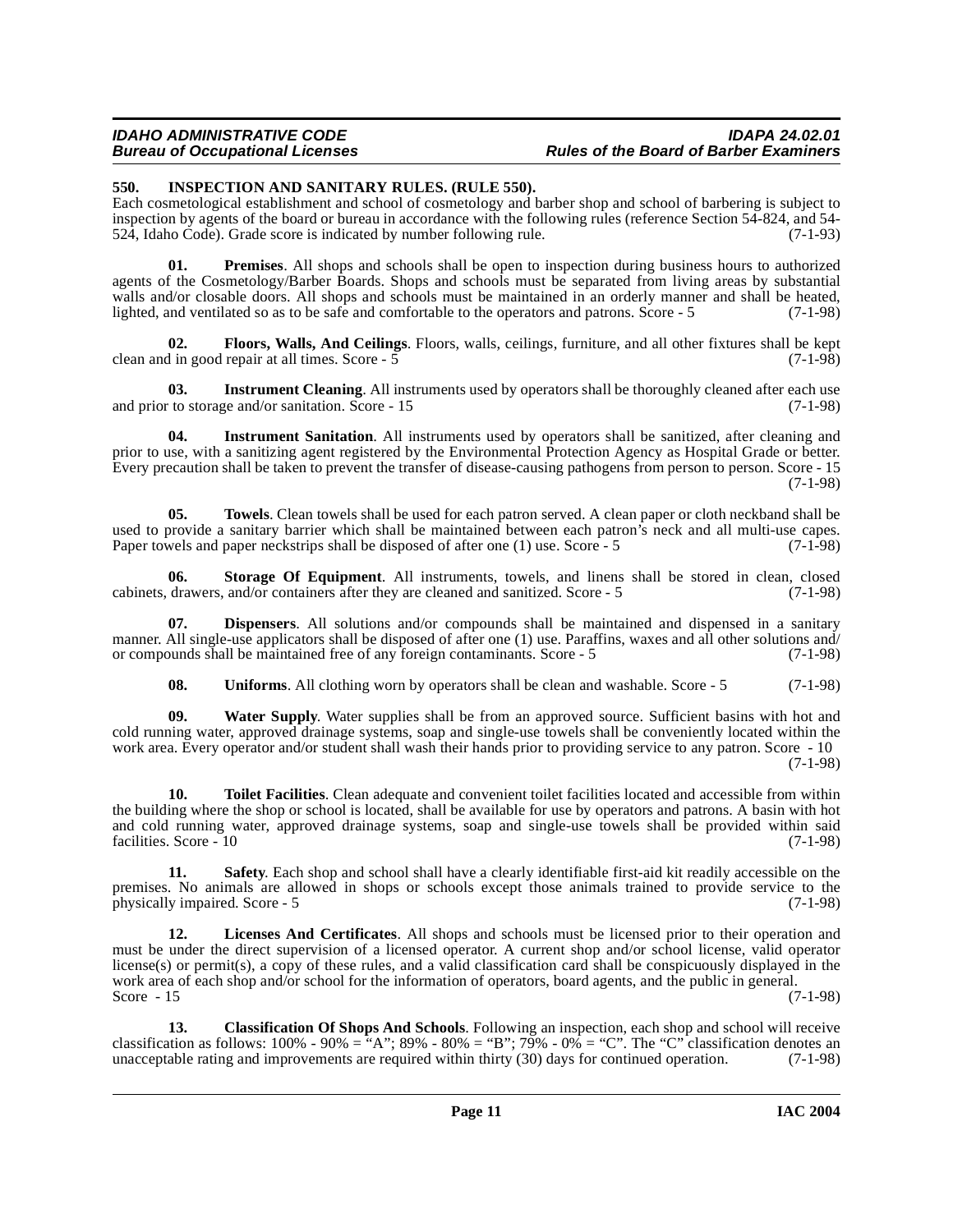IDAHO BOARD OF BARBER EXAMINERS Bureau of Occupational Licenses Owhyee Plaza, 1109 Main Street, Suite 200 Boise, Idaho 83702 (7-1-93)

#### <span id="page-11-0"></span>**551. -- 574. (RESERVED).**

#### <span id="page-11-1"></span>**575. DISCIPLINE (RULE 575).**

<span id="page-11-3"></span><span id="page-11-2"></span>**01. Proposed Fines**.

| <b>VIOLATION</b>                                                                         | <b>MAXIMUM FINE</b><br>(each violation) |  |  |  |
|------------------------------------------------------------------------------------------|-----------------------------------------|--|--|--|
| <b>Operating An Unlicensed Establishment/School.</b>                                     |                                         |  |  |  |
| Includes: Failure to obtain original license (includes change of ownership or location); | \$500                                   |  |  |  |
| Failure to renew license:                                                                | \$250                                   |  |  |  |
| <b>Unlicensed Practice.</b>                                                              |                                         |  |  |  |
| Includes: Failure to renew license:                                                      | \$250                                   |  |  |  |
| Practice beyond the scope of license/permit;                                             | \$250                                   |  |  |  |
| Practice with an altered license/permit.                                                 | \$1,000                                 |  |  |  |
| <b>Allowing Unlicensed Practice.</b>                                                     | \$1,000                                 |  |  |  |
| Includes: Owners, Employees, Renters/Leasees, Partners, Family Members, Others.          |                                         |  |  |  |
| <b>Practice In An Unlicensed Establishment.</b>                                          | \$250                                   |  |  |  |
| Includes: Owners, Employees, Renters/Leasees, Partners, Family Members, Others.          |                                         |  |  |  |
| Failing To Allow The Inspection Of An Establishment.                                     |                                         |  |  |  |
| Includes: Failure to admit investigator during business hours;                           |                                         |  |  |  |
| Obstructing/hindering the inspection process;                                            | \$1,000                                 |  |  |  |
| Threatening or exerting physical harm to investigators;                                  |                                         |  |  |  |
| Allowing acts of obstruction or harm to occur.                                           |                                         |  |  |  |
| Failing To Correct Unacceptable Conditions Within 30 Days.                               |                                         |  |  |  |
| Includes: Failure to separate other business/living areas;                               |                                         |  |  |  |
| Failure to maintain floors, walls, ceilings in good repair;                              |                                         |  |  |  |
| Failure to adequately clean instruments;                                                 |                                         |  |  |  |
| Failure to adequately sanitize instruments;                                              |                                         |  |  |  |
| Failure to use clean towels;                                                             |                                         |  |  |  |
| Failure to maintain sanitary barrier with multi-use capes;                               |                                         |  |  |  |
| Failure to appropriately store instruments/equipment;                                    |                                         |  |  |  |
| Failure to appropriately maintain/dispense products;                                     | \$250                                   |  |  |  |
| Failure to wear clean washable clothing;                                                 |                                         |  |  |  |
| Failure to maintain approved water supply;                                               |                                         |  |  |  |
| Failure to maintain approved toilet facilities;                                          |                                         |  |  |  |
| Failure to wash hands prior to service;                                                  |                                         |  |  |  |
| Failure to provide first aid kits;                                                       |                                         |  |  |  |
| Failure to keep pets or birds out of establishment;                                      |                                         |  |  |  |
| Failure to prevent fire or safety hazard;                                                |                                         |  |  |  |
| Failure to conspicuously display required certificates;                                  |                                         |  |  |  |
| Failure to conspicuously display required licenses.                                      |                                         |  |  |  |

(3-18-99)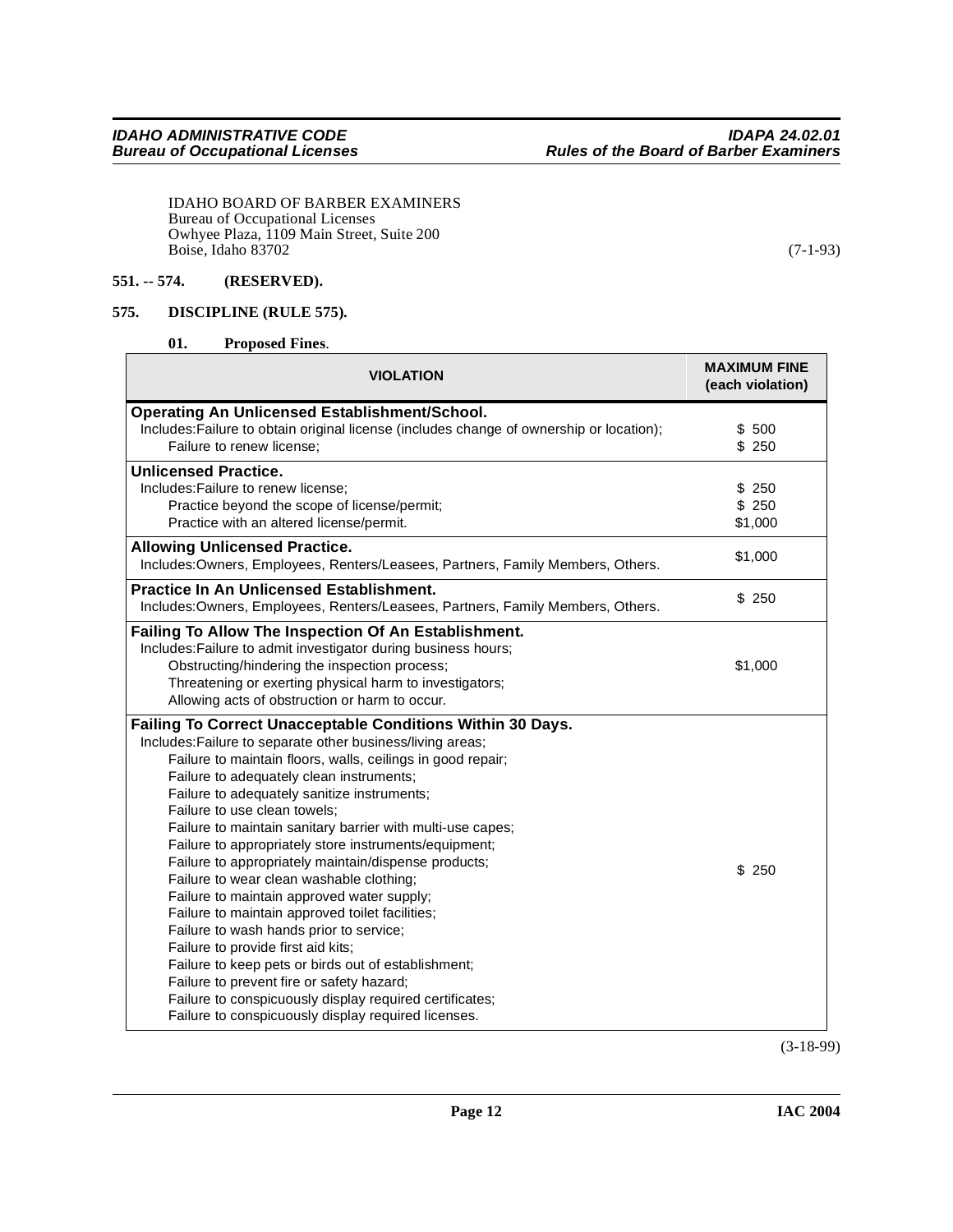#### **IDAHO ADMINISTRATIVE CODE IDAPA 24.02.01 Rules of the Board of Barber Examiners**

<span id="page-12-4"></span>**02. Fine In Addition To Other Discipline**. In addition to the above schedule of fines, the Board may impose a fine of up to one thousand dollars (\$1000) in addition to the revocation, suspension, or refusal to issue of any certificate or license and may recover the costs and fees incurred in the investigation and prosecution of a license<br>for the violation of any provision of the licensure act. (3-18-99) for the violation of any provision of the licensure act.

<span id="page-12-3"></span>**03. Costs And Fees In Disciplinary Proceeding**. The Board may order all licensed practitioners to pay the costs and fees incurred by the Board in the investigation or prosecution of the licensee for violation of Section 54-516, Idaho Code. (3-18-99) 54-516, Idaho Code.

<span id="page-12-0"></span>**576. -- 599. (RESERVED).**

<span id="page-12-1"></span>**600. RULEMAKING HISTORY PRIOR TO JULY 1, 1993 (RULE 600).** AS ADOPTED April 20, 1992; EFFECTIVE May 11, 1992; REISSUED July 1, 1993. (7-1-93)

<span id="page-12-2"></span>**601. -- 999. (RESERVED).**